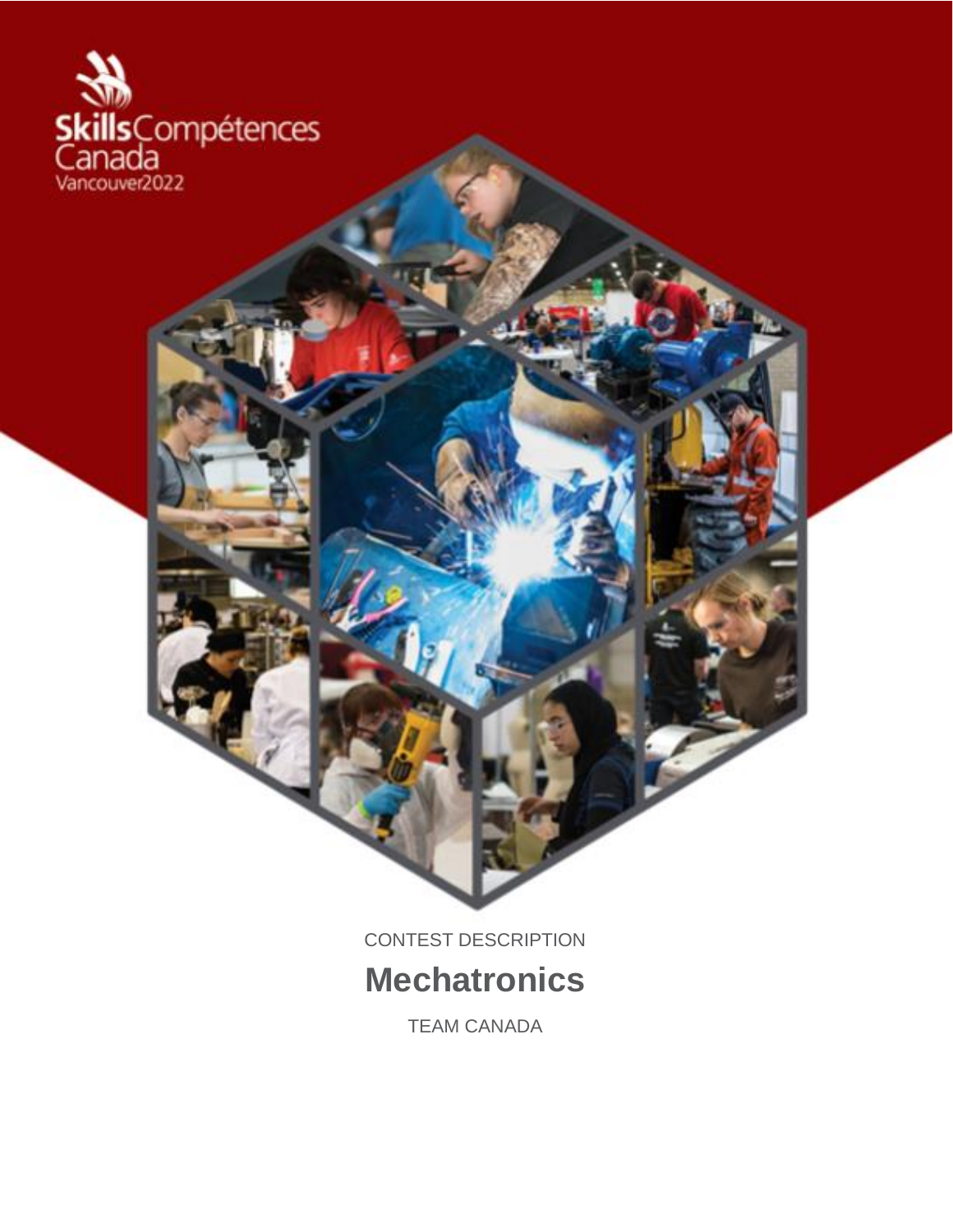#### Table of Contents

| $\overline{2}$          |  |
|-------------------------|--|
| $\mathbf{3}$            |  |
| $\overline{\mathbf{4}}$ |  |
| $5\overline{)}$         |  |
| 6                       |  |
| $\mathbf{7}$            |  |
| 8                       |  |
|                         |  |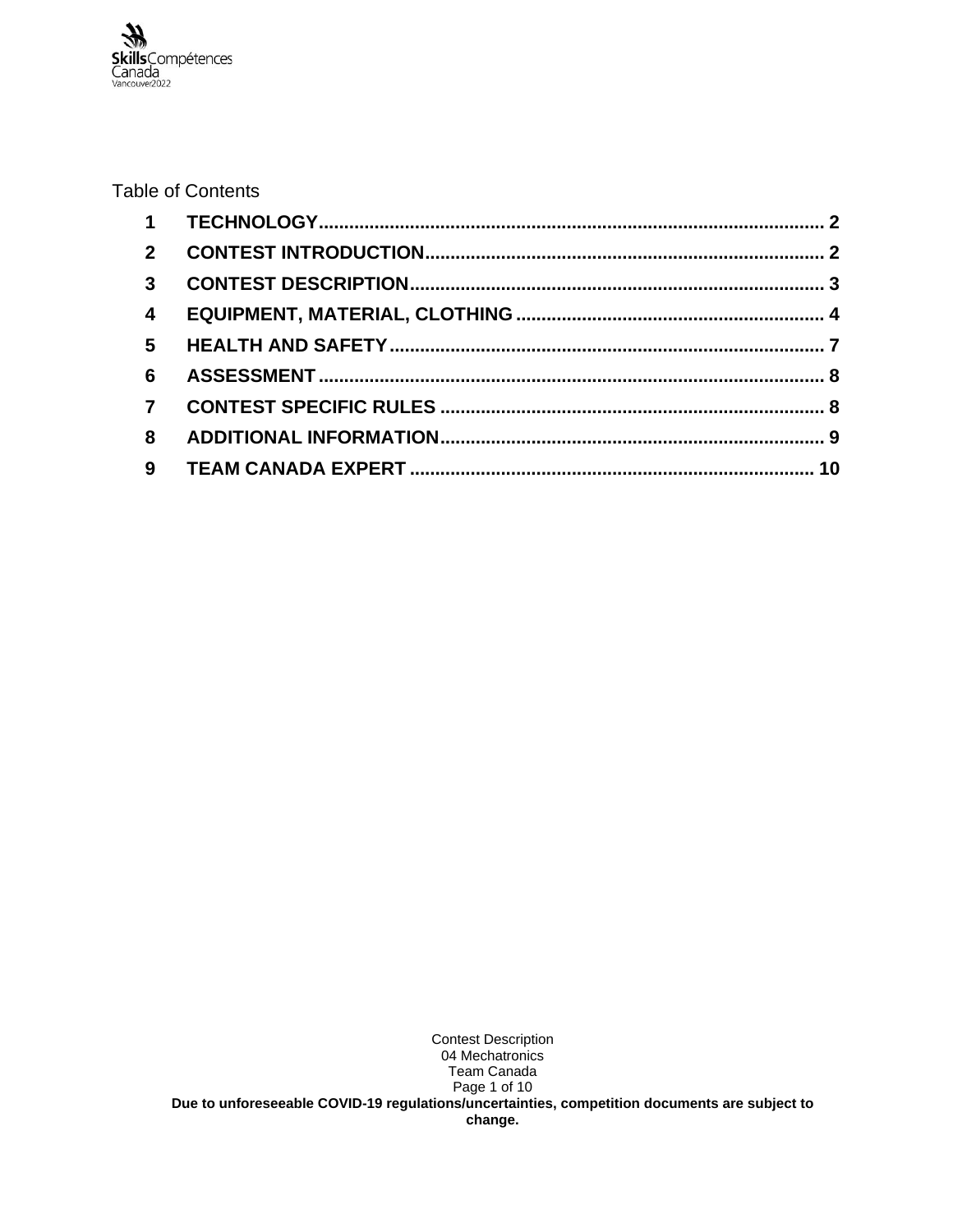

## <span id="page-2-0"></span>**1 TECHNOLOGY**

In response to the evolving labour market and changing skill needs, the Government of Canada has launched the new Skills for Success (*former Essential Skills*) model defining nine key skills needed by Canadians to participate in work, in education and training, and in modern society more broadly. SCC is currently working with Employment and Social Development Canada (ESDC) to bring awareness of the importance of these skills that are absolutely crucial for success in Trade and Technology careers. Part of this ongoing initiative requires the integration and identification of the Skills for Success in contest descriptions, projects, and project documents. The next phase and very important aspect of our Skills for Success (SfS) initiative is to provide a *Skills Report Card* to each competitor at the Skills Canada National Competition. The purpose of the report card is to inform the competitor about their current level of nine identified Skills for Success based on their competition scores. With this knowledge, the competitor will be made aware which skill may require improvement. Full implementation is expected in the next Skills Canada National Competition.

The following 9 skills have been identified and validated as key skills for success for the workplace in the legend below:

<sup>1</sup>Numeracy, <sup>2</sup>Communication, <sup>3</sup>Collaboration, <sup>4</sup>Adaptability, <sup>5</sup>Reading, <sup>6</sup>Writing, <sup>7</sup>Pro blem Solving, <sup>8</sup>Creativity and Innovation, <sup>9</sup>Digital

These Skills for Success have been identified in section 2.4 and/or 3.2 of your Contest Description and if applicable, in your Project and supporting documents.

# <span id="page-2-1"></span>**2 CONTEST INTRODUCTION**

**2.1** Description of the associated work role(s) or occupation(s)

Mechatronics - Skills [Competences](https://www.skillscompetencescanada.com/en/skill_area/mechatronics/) Canada

- 2.2 Purpose of the Challenge
	- The goal is to provide a team of two competitors with the opportunity to demonstrate certain skills and knowledge that every technician must have in the field of Manufacturing, Automation, and Technology.
	- Mechatronics skills will be judged on a practical demonstration of abilities to complete the mechanical, electrical and pneumatic assembly of a manufacturing production system as well as creating and commissioning the controls based on a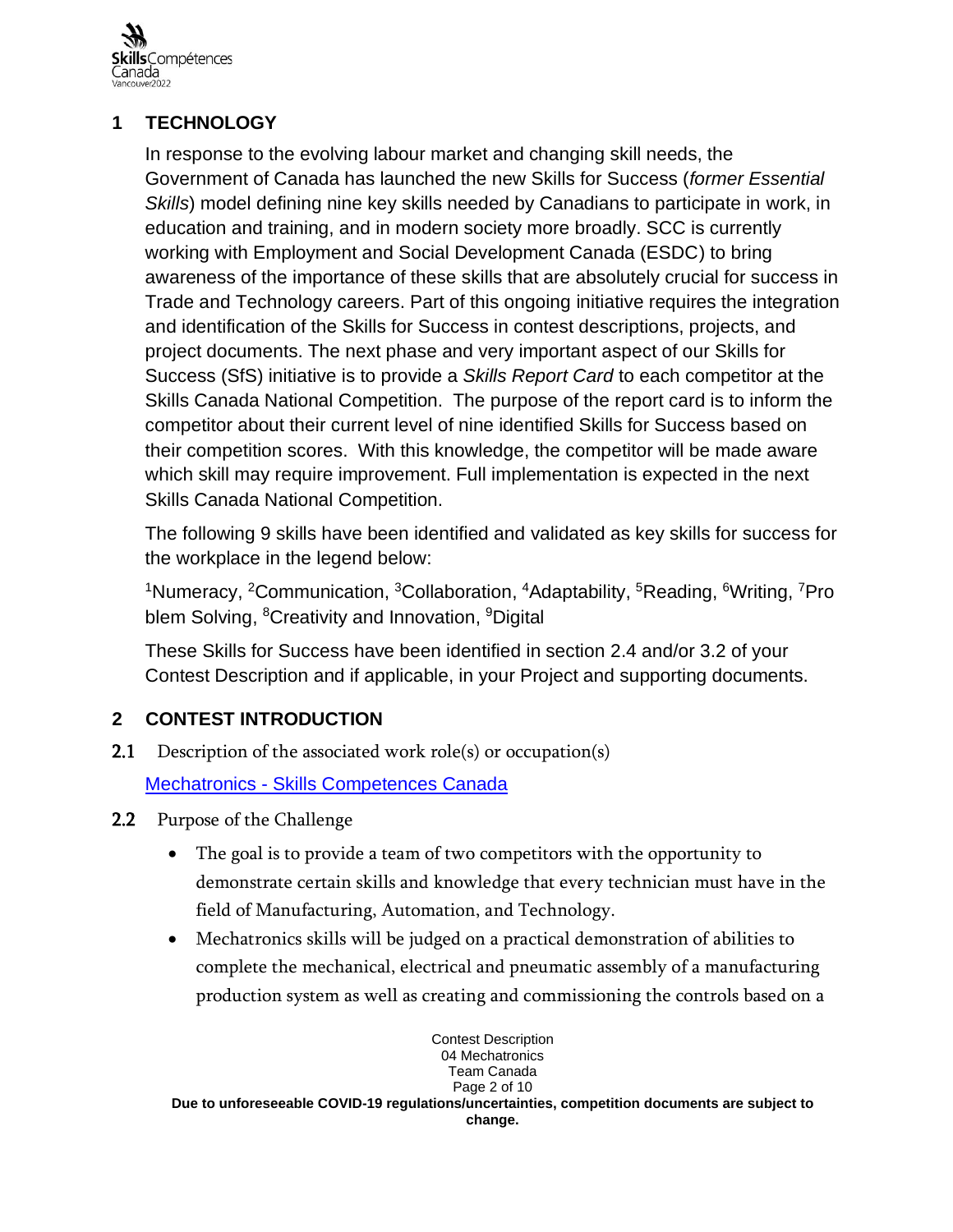

documented working sequence using Programmable Logic Controllers (PLCs) and a human-machine interface (HMI).

- •This challenge is open to Mechatronics, Industrial Automation & Robotics, Instrumentation, Electro-Mechanical or related Technologies sectors.
- 2.3 Duration of contest

14 hours (6 + 1 hours over two days)

- 2.4 Skills and Knowledge to be tested.
	- General Electrical and Mechanical knowledge
	- Interpret and use electronic, electrical or mechanical schematics5
	- Render operational and modify sequential mechanisms that have a PLC4,9
	- Commission electrical, pneumatic and mechanical systems7
	- Program PLCs and a HMI1,9
	- Skillful troubleshooting techniques7
	- Speed of execution
	- Wiring skills
	- System Optimization (increasing the system performance)8
	- Professional workmanship
	- Professional practices4
	- Find information in industrial equipment efficiently5

### <span id="page-3-0"></span>**3 CONTEST DESCRIPTION**

3.1 List of documents produced and timeline for when competitors have access to the documents on the Skills/Compétences Canada website.

| <b>DOCUMENT</b>       | DATE OF DISTRIBUTION |
|-----------------------|----------------------|
| Professional practice | January 2022         |
| <b>PLC Wiring</b>     | January 2022         |

- 3.2 Tasks that may be performed during the contest
	- Unpack and prepare components including cutting cables to length, stripping of insulation and crimping of ferrules $<sup>1</sup>$ </sup>
	- Install mechanical modules with proper alignment<sup>1</sup>
	- Wire solenoid valves and sensors according to schematics<sup>5</sup>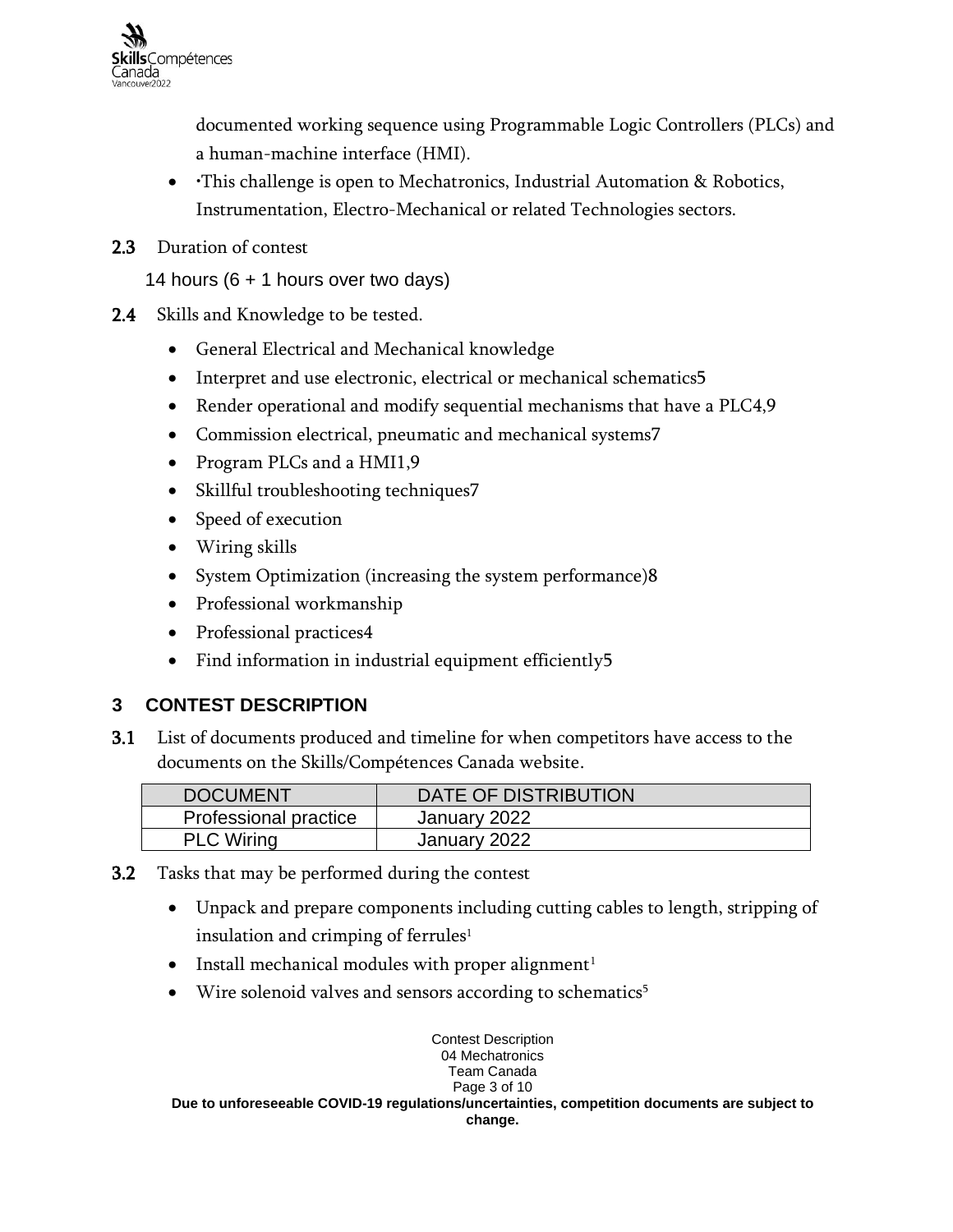

- Plumb pneumatic tubing for cylinders, valves terminals and service unit according to schematics<sup>5</sup>
- Write PLC and HMI programs according to instructions<sup>5,8</sup>
- Conduct maintenance tasks by replacing various components in the system<sup>4</sup>
- Debug and troubleshoot the assembly to operate according to instructions7
- Optimize the system performance<sup>8</sup>

<span id="page-4-0"></span>*Skills for Success - <sup>1</sup>Numeracy, <sup>4</sup>Adaptability, <sup>5</sup>Reading, <sup>7</sup>Problem Solving, <sup>8</sup>Creativity and Innovation*

### **4 EQUIPMENT, MATERIAL, CLOTHING**

- 4.1 Equipment and material provided by Skills/Compétences Canada
	- Three (3) Manufacturing Production Stations (MPS®): A model of a real production system from Festo Didactic.
	- Pneumatic Tubing
	- Wires
	- Ferrules
	- Tie-wraps
	- Compressed Air
	- A 120 VAC power bar will be provided to each team complete with electrical power (15 amps).
	- Tubing cutter
	- Workpieces (Cylinder and Meter Bodies)
- 4.2 Equipment and material provided by the competitor
	- A PLC Programming Computer with PLC programming software and administrative rights. Only PLC software, and Windows will be allowed on this computer. Computers and PLCs must be free of all preprogrammed PLC files. Computers may be inspected by Judges prior to usage
	- (Optional) A separate CAD-viewing Computer with AutoDesk Design Review (free) software for viewing 3D project files provided at the competition may be used.
	- At least three PLC's or one master PLC and a distributed I/O system. The distributed I/O's must be placed in/on separate stations. All PLC's or distributed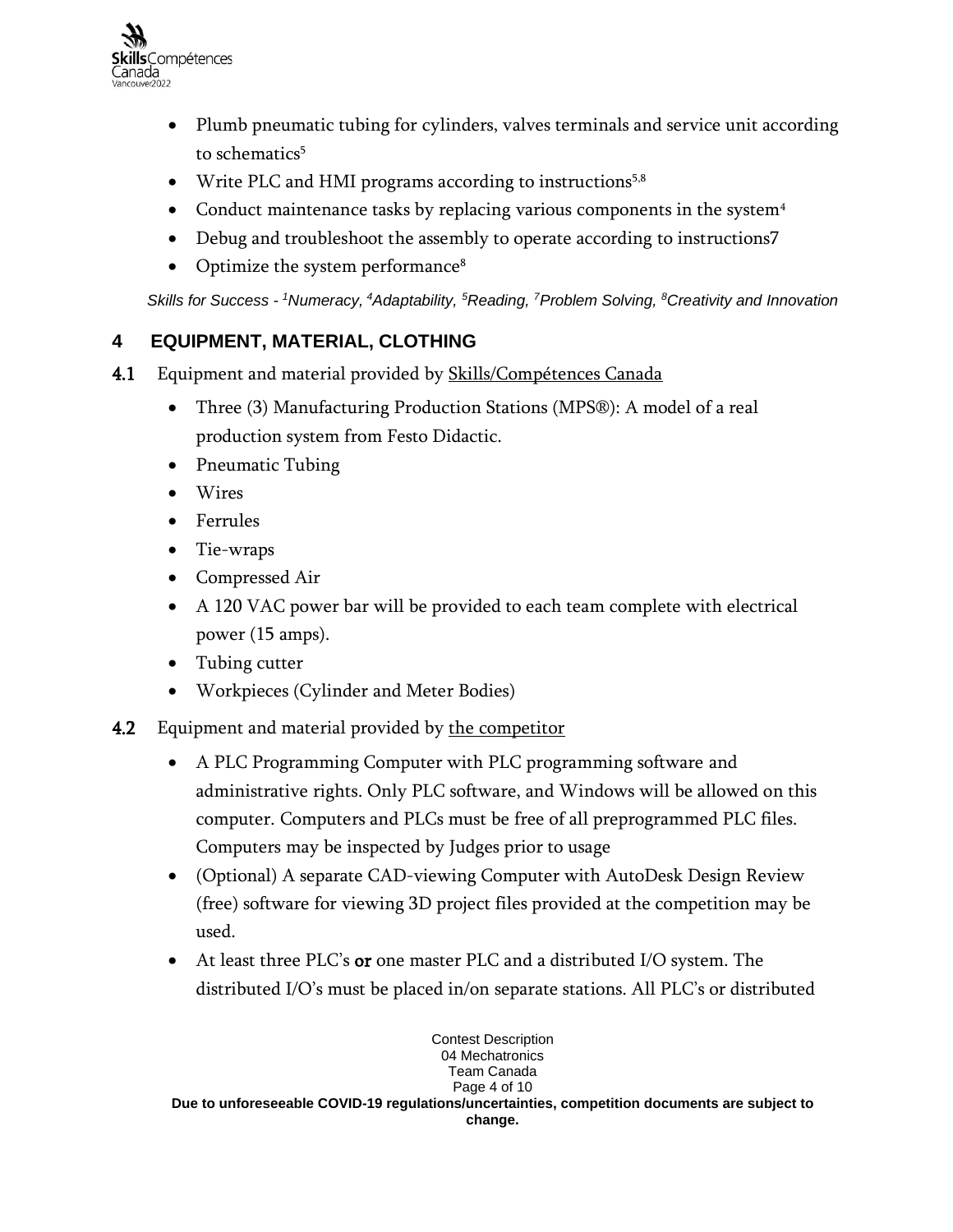

I/O's need to have at least 16 digital inputs and 16 digital outputs but no more than 32 digital inputs or outputs each.

- At least one PLC/distributed I/O must have a minimum of two analogue inputs and one analogue output that are 0-10 V dc compatible. SysLink and D-sub cables (reference main sponsor) are used to connect the PLC's/distributed I/O to digital and analogue terminals.
- PLCs must be able to pass tag or data information over a network connection.
- One HMI device (screen size approx. 5-7" and with at least 16 colour) in a frame that can be assembled on the front or on top of the profile plate. The HMI must also be compatible with the PLC network/bus communication system.
- A power supply (120 VAC to 24VDC) rated at least 4.5 amps should be used to power each PLC and the MPS station.
- All PLC inputs shall be sinking inputs. The sensors and buttons shall switch (source) +24 VDC to each PLC input. Sensors from the stations are of PNP type.
- All PLC outputs shall be sourcing outputs. The output shall switch (source) +24 VDC to turn an individual load on. The load shall sink the current to 0 VDC (Ground).
- The PLC outputs should be rated to at least 400 mA. All digital I/Os are 24 VDC.
- Each team will have their own table. Mounting the PLC on a back-plate is recommended. See the PLC Wiring document posted on the Skills/Compétences Canada web site for more information
- SysLink cable connectors (IEEE 488) will be connected to the PLCs (6 cables in total)
- Each SysLink cable will connect 8 Inputs and 8 Outputs to the PLC. Two cables are required per station. One cable will connect from the PLC to the MPS station containing sensors and actuators. The other cable will connect from the PLC to the control panel, which contains operator devices such as pushbuttons, switches and pilot lights. These cables must be connected to the PLCs before the competition.
- Multimeter (VOM: Volt-Ohm-Milliammeter)
- Set of Screwdrivers, including: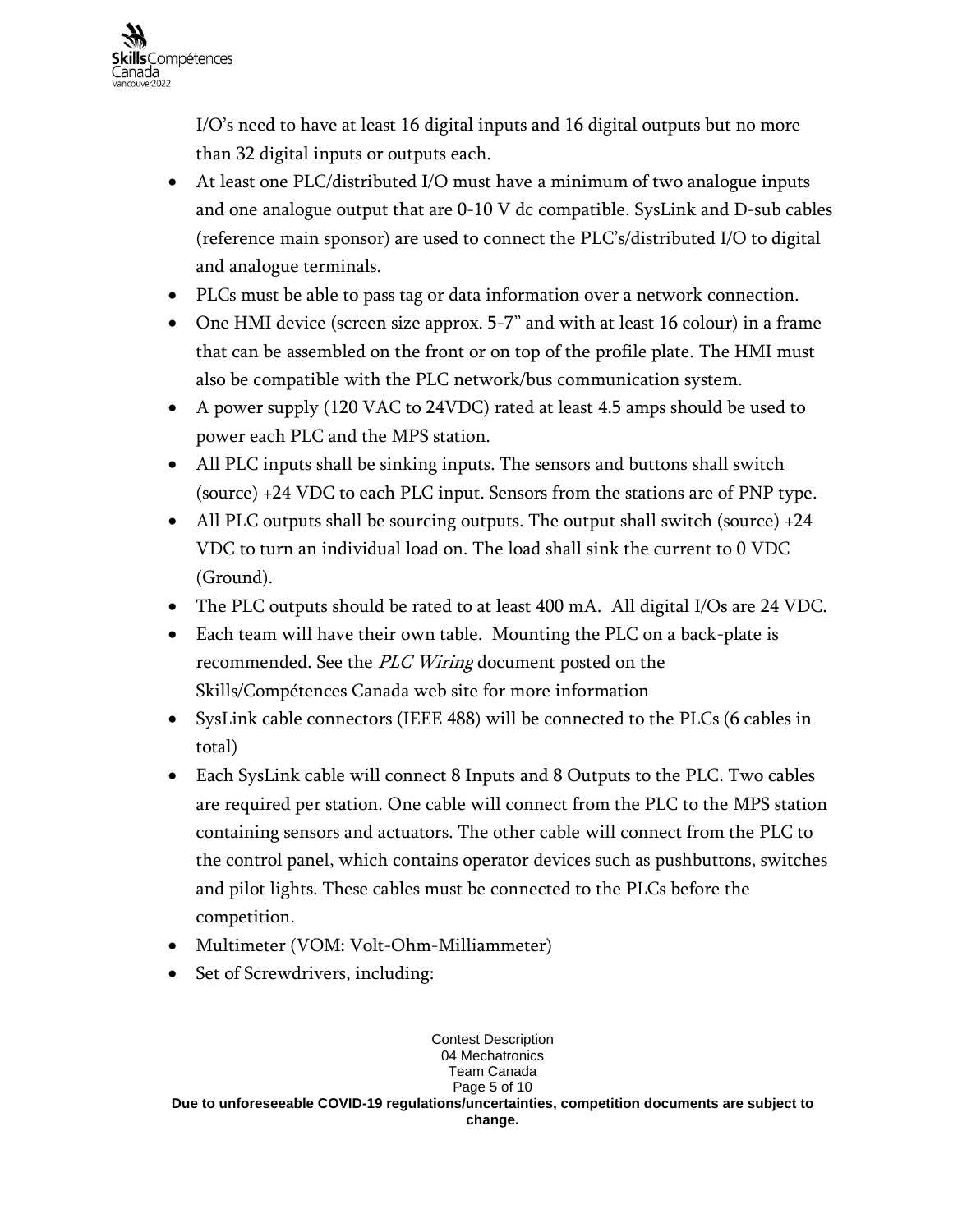

- o Pozi Drive PZ0, PZ1
- $\circ$  Philips #0, #1
- o Flat 1.2, 1.6, 2.5, 6 mm
- Set of metric Hex keys, including sizes  $1.5, 2, 2.5, 3, 4, 5, 6, 8$ , and  $10 \text{ mm}$
- Set of open-ended metric wrenches, including sizes 7, 8, 9, 10, and 19 mm
- Metric Socket wrenches and/or nut drivers
- Adjustable wrench
- Wire strippers for  $0.2 \text{ mm}^2$  to  $1.5 \text{ mm}^2$  (AGW  $24 16$ )
- Side and flush cutters
- Measuring tape or ruler (metric) at least 200 mm long
- Ferrule crimping tool
- Dustpan and broom
- Long nosed pliers
- Standard pliers

## Additional notes:

- o No Internet connection will be allowed on any computer or electronic device during the competition.
- o Competitors will be required to use the material and equipment provided by SCC. All other material and equipment will be removed from the skill area.

### **4.2.1** Toolboxes Guidelines

One of the objectives of SCC is the sustainability of the Competition. As a result, the toolboxes brought by Competitors will be restricted to the following maximum specifications.

The Competitor toolbox must not exceed 1.6 meters<sup>3</sup> in volume. It can be multiple toolboxes, but the total of all toolboxes must not exceed the maximum volume indicated. There is no exception to this rule. If the Competitor toolbox is larger than what is indicated, the Competitor with the guidance of the NTC, will need to remove items from the toolbox and those items will not be used during the competition. All tools must fit inside one or more toolboxes. Tools outside of a toolbox will not be permitted.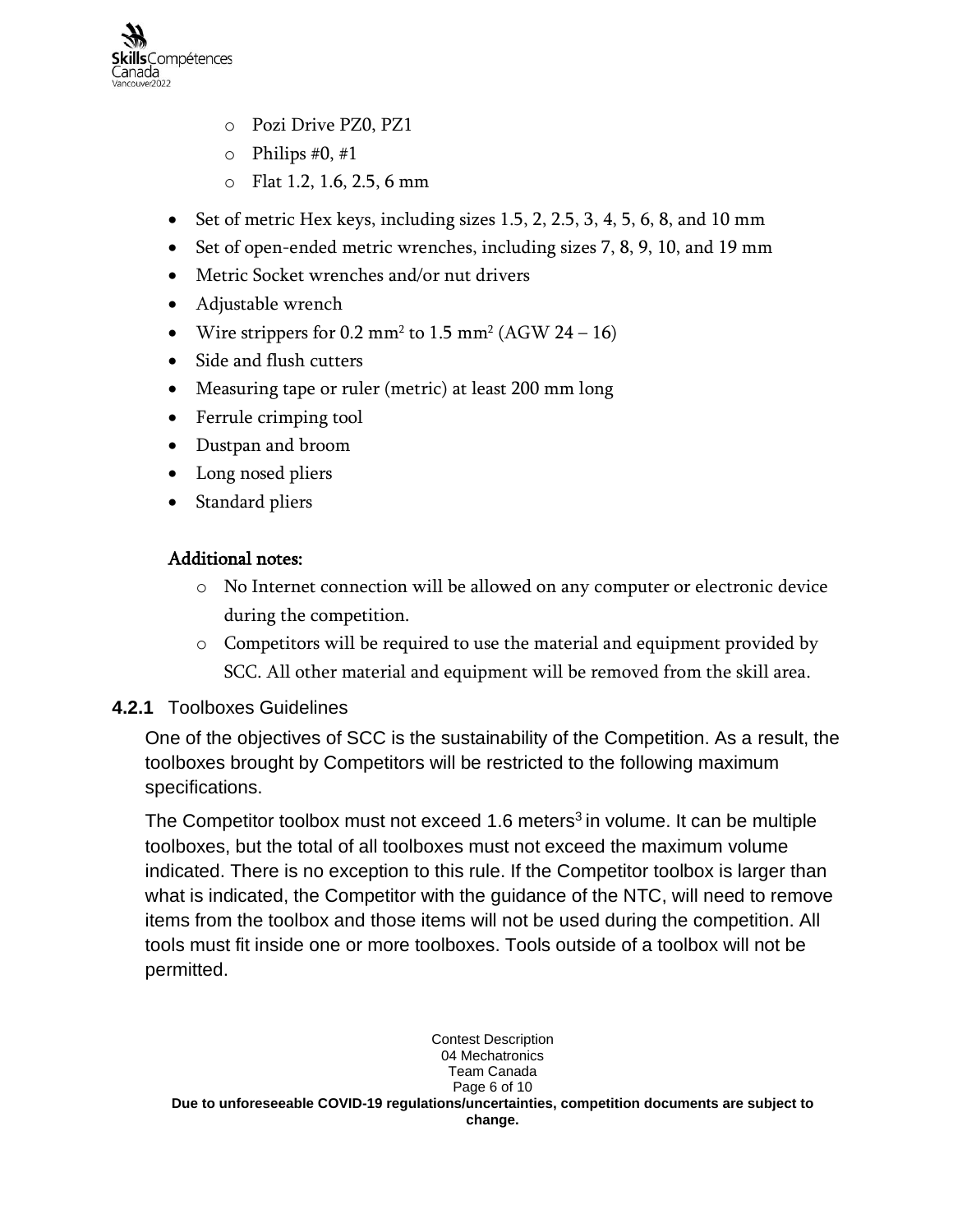

- 4.3 Required clothing provided by the competitor
	- Competitors shall be dressed in a clean and appropriate manner suiting work in a shop.
	- The Mechatronics contest recommends wearing long pants, belt, socks. Close toe shoes are a must.
	- Loose straps, baggy sleeves or any item deemed unsafe by competition judges will not be allowed.
	- T-shirts, and polo shirts may be provided to competitors.
	- Jewellery such as rings, bracelets and necklaces or any deemed unsafe by competition judges shall be removed.

## <span id="page-7-0"></span>**5 HEALTH AND SAFETY**

### 5.1 Safety program

SCC has implemented a comprehensive safety program as health and safety is an integral part of our competitions. Our safety program includes guidelines and procedures to make the work environment in each skill area safer.

#### **5.1.1** Safety manual

As part of our program a safety manual has been created in order to monitor and document health and safety within each skill area. It includes a definite plan of action designed to prevent accidents. The safety manual will be provided for every skill and these instructions must be followed and respected by all participants and officials at the SCNC.

#### **5.1.2** Safety workshop

During orientation, Competitors will participate in a Safety workshop and they will be expected to work and maintain a safe working area during the competition. Any Competitor breaking any health, safety, and environmental rules, may be required to undertake a second safety workshop. This will not affect the Competitor's competition time.

### **5.2** List of required personal protective equipment (PPE) provided by competitors

- Proper footwear as per section 4.3.
- Safety glasses will be mandatory during competition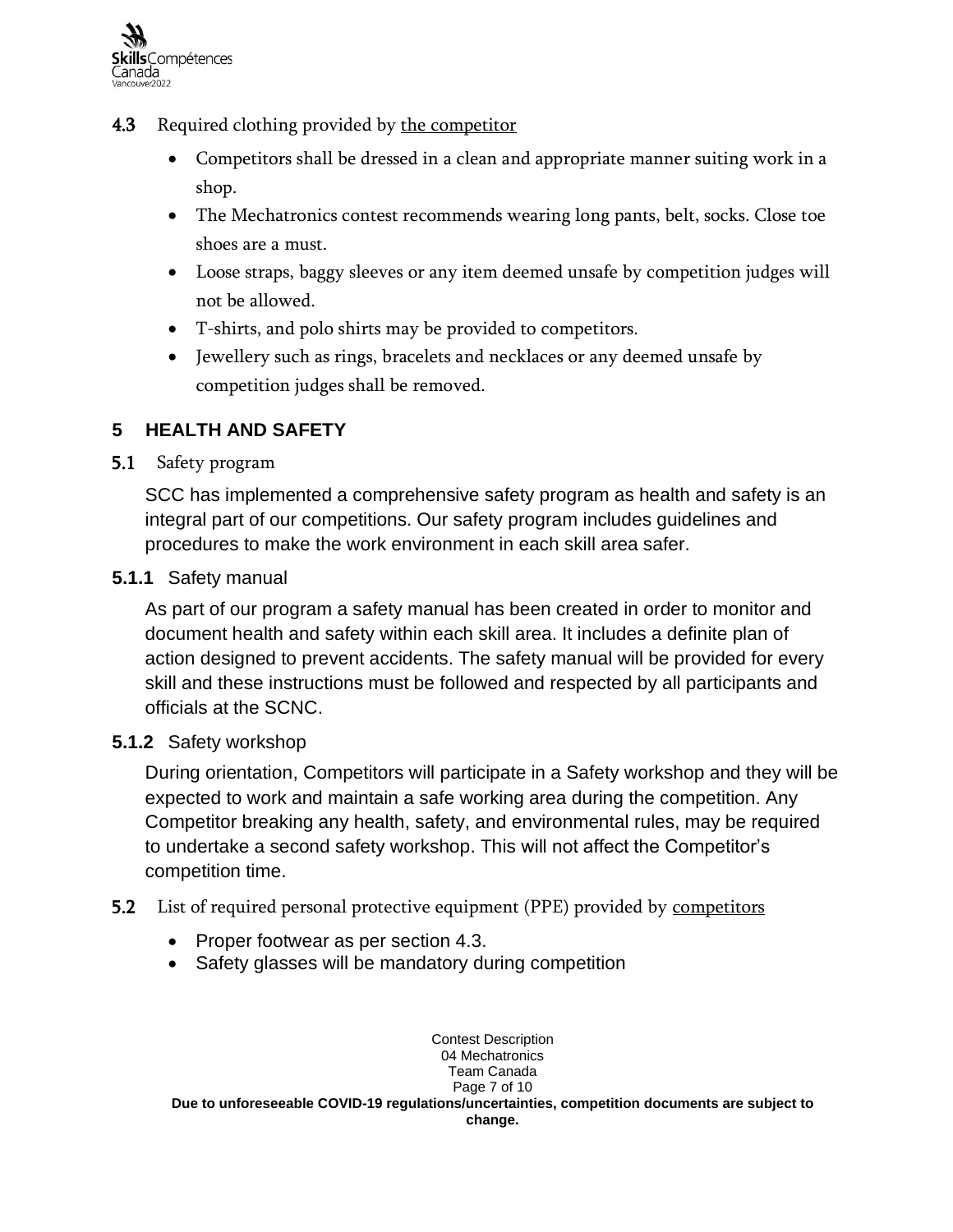**Note**: Contestants who do not have the required protective gear will not be allowed to participate in the contest

- 5.3 List of required personal protective equipment (PPE) provided by Skills/Compétences Canada
	- N/A
- 5.4 COVID-19 Protocol

The COVID-19 guidelines will be shared as soon as they are available.

The COVID-19 guidelines will be subject to change based on the BC COVID-19 guidelines in place at the time of the competition.

### <span id="page-8-0"></span>**6 ASSESSMENT**

6.1 Point breakdown

**Note:** This list is subject to change.

| <b>TASKS</b>                  | /100 |
|-------------------------------|------|
| <b>Professional Practice</b>  | 20   |
| <b>Time Evaluation</b>        | 20   |
| I/O Check and Allocation      | 20   |
| <b>Expected functionality</b> |      |

# <span id="page-8-1"></span>**7 CONTEST SPECIFIC RULES**

Contest specific rules cannot contradict or take priority over the Competition Rules. They do provide specific details and clarity in areas that may vary from contest to contest. Any additional contest rules will be reviewed during the competitor orientation.

| <b>TOPIC/TASK</b>                                                        | <b>CONTEST SPECIFIC RULE</b>                                                                                                                                                                                                              |
|--------------------------------------------------------------------------|-------------------------------------------------------------------------------------------------------------------------------------------------------------------------------------------------------------------------------------------|
| Use of technology -<br>personal laptops,<br>tablets and mobile<br>phones | Competitors are not allowed to bring personal<br>laptops tablets or mobile phones into the skill<br>area. Only the PLC programming and CAD-<br>viewing computers will be allowed in the skill<br>area for the duration of the competition |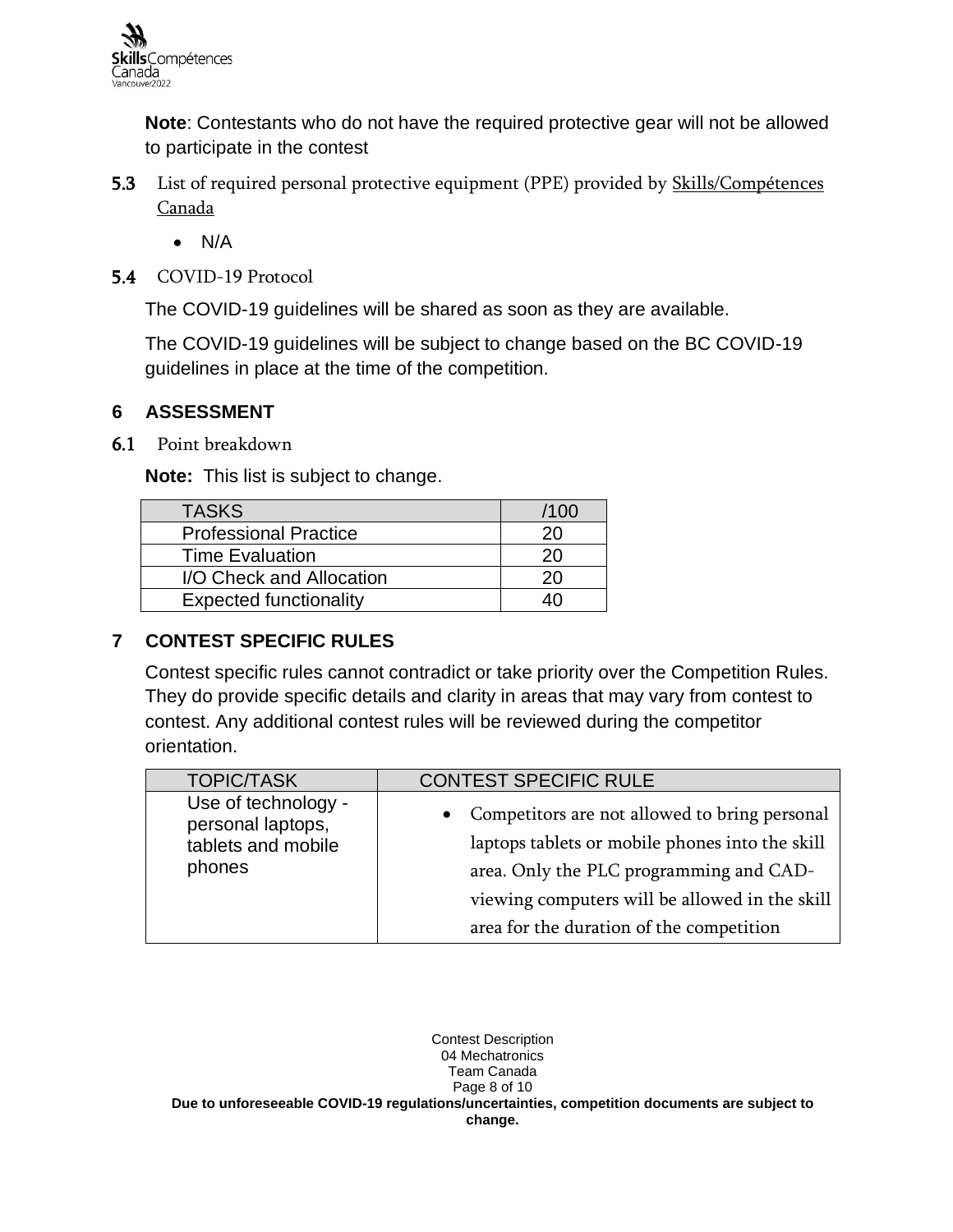|                                 | National Technical Committee (NTC)<br>$\bullet$<br>members, interpreters and judges can use<br>personal devices in the skill area                                                                    |
|---------------------------------|------------------------------------------------------------------------------------------------------------------------------------------------------------------------------------------------------|
| Use of technology -<br>Internet | Competitors are not allowed to access<br>Internet in the skill area                                                                                                                                  |
| Safety                          | At the discretion of the National Technical<br>Committee, any competitor can be asked to<br>leave the skill area for not having the proper<br>safety equipment and/or not acting in a safe<br>manner |

# <span id="page-9-0"></span>**8 ADDITIONAL INFORMATION**

### 8.1 Interpreter

If a competitor requires the help of an interpreter once onsite during the competition, the Skills/Compétences Canada Provincial/Territorial offices must advise Skills/Compétences Canada National Secretariat a minimum of 1 month prior to the competition or this service might not be guaranteed.

#### 8.2 Ties

- Tiebreaker #1: In the event of a tie, the team with the highest score in "Expected Functionality" over the two days will be declared the winner.
- Tiebreaker #2: If a second tie occurs, the team with the highest score in "Time Evaluation" over the two days will be declared the winner.
- Tiebreaker #3: If a third tie occurs, the team with highest score in "I/O Check and Allocation" over the two days will be declared the winner.
- 8.3 Test Project change at the Competition

Where the Test Project has been circulated to Competitors in advance, NTC shall change a maximum of 30% of the work content. Please refer to the Competition Rules.

8.4 Competition rules